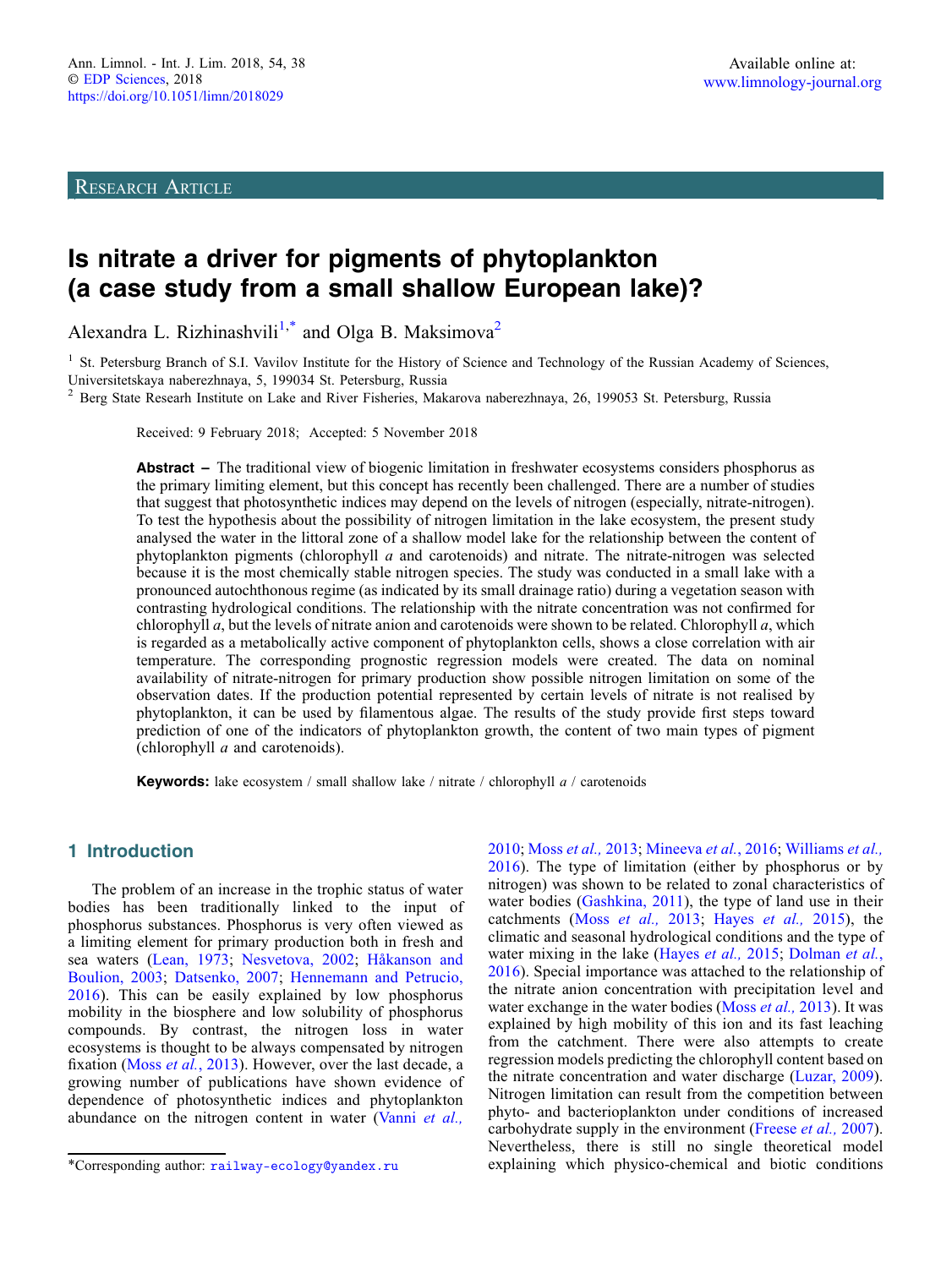account for the emergence and maintenance of nitrogen limitation of the production in the lakes.

Consequently, the study of interrelations between the production characteristics of the lakes and the nitrogen level in the water is essential to further the theory of eutrophication of water bodies and to develop a framework for its monitoring and prediction. This analysis must also take into account the assessment of nitrogen availability (i.e. limitation) for the primary production of phytoplankton. Special attention should be given to the small, shallow lakes that have the highest biological activity due to a large area of the littoral zone (a well-warmed near-shore zone where sunlight reaches all the way to the lake bottom). We think that the level of organic nitrogen compounds cannot be used as a measure of nitrogen availability, because they themselves arise as the result of primary production. The  $NH_4^+$ ,  $NO_3^-$  and  $NO_2^$ ions often exported from the catchment or emerging in the internal nitrogen cycle of the water body are directly utilised by phytoplankton for production [\(Glibert](#page-7-0) et al., 2016). Of these ions,  $NO_2^-$  is normally observed in water in negligibly small concentrations, while the ammonium and nitrate ions are present in appreciable concentrations, with  $NO<sub>3</sub><sup>-</sup>$  being the most stable ion in oxidative conditions under good aeration of water and due to the nitrification prevailing in such environment ([Quiros, 2003](#page-8-0); [Lozovik and Borodulina, 2009\)](#page-7-0). Thus, the nitrate is often dominating nitrogen species in the water bodies in many regions ([Hayes](#page-7-0) et al., 2015), especially in the mesotrophic lakes with aerobic conditions ([Quiros,](#page-8-0) [2003\)](#page-8-0). In general, in any lake (any trophic status worldwide), content of the nitrate is higher at many times (from 3 to 10) than concentration of the ammonium ([Quiros, 2003\)](#page-8-0). For example, in the waters of northwestern Russia, according to [Trifonova](#page-8-0) et al. (2002), throughout the vegetation season concentration of the ammonium doesn't exceed  $0.04$  mg $\cdot$  L<sup>-</sup> 1 at all. The nitrate levels can therefore be effectively used for the assessment of the productive potential of the water body. Moreover, we have some successful experience of using  $NO<sub>3</sub><sup>-</sup>$  concentration for evaluation of the productive ability of some European lakes with different trophic status ([Rizhinashvili and Maksimova, 2018\)](#page-8-0). The content of  $NH_4^+$ was so low that it did not change estimation by  $NO_3^-$ . In addition, basing on our previous studies, the balances of the oxygen and the nitrate in littoral waters of the mesotrophic lake are concordant [\(Rizhinashvili, 2017\)](#page-8-0) and in good agreement with the primary production ([Rizhinashvili and](#page-8-0) [Maksimova, 2018](#page-8-0)).

The aim of this study was to test the hypothesis that the  $NO<sub>3</sub><sup>-</sup>$  anion is associated with the concentration of chlorophyll a and carotenoids, the major pigments of phytoplankton. The pigment concentration was selected as a variable reflecting the productive ability of the ecosystem because of its highly conservative nature. The pigment concentration is regarded as a better measure of the lake's trophic status than the rate of primary production [\(Likens, 1975](#page-7-0)). The study was based on observations during one vegetative season with contrasting hydrological conditions. The water body selected as a model for this study was a shallow mesotrophic lake with a marked autochthonous regime (small drainage ratio, slow water exchange, the lack of tributaries and local contaminants), i.e. the lake that has a lowest dependence on the conditions in the catchment.

#### 2 Material and methods

#### 2.1 Brief description of the study (model) lake

Lake Hupujarvi is situated 7 km to the northeast of the railroad station Vaskelovo (Vsevolozhsky District of the Leningrad Region) on the Karelian Isthmus, one of the lacustrine regions of northwestern European Russia. The lake is characterised by a small drainage ratio (7.71; the drainage area is  $2.16 \text{ km}^2$ ), which explains its autochthonous regime and slow water exchange (our longterm observations show that over the period from May to September, the water exchange coefficient ranges from 0.00 to 0.13 per year). The water surface area is  $0.28 \text{ km}^2$ ; the littoral zone accounts for 21% of this area. The average depth is 2.14 m; the maximum depth is 3.8 m. Sixty-five percent of the catchment is occupied by garden plots, and the rest is covered by forest. The lake is open; it is drained by an unnamed brook. The lake is not affected by any source of pollution, except for the surface runoff from the territory of the catchment. The detailed morphometric and hydrochemical characteristics of the lake and its bathymetric map were given elsewhere [\(Rizhinashvili, 2017](#page-8-0)). Here, we especially emphasise constant extremely low (at the level of analytical traces) content of the phosphate  $(<0.01$  mg·L<sup>-1</sup>) in the lake. Long-term measurements of primary production in this lake show that in terms of the trophic status it can be classified as mesotrophic with eutrophic tendencies ([Rizhinashvili, 2017](#page-8-0)). Regarding the composition of phytoplankton, the small and mesotrophic unpolluted lakes of the Karelian Isthmus and adjacent areas (e.g. Finland) have diatoms as the main group prevailing by its biomass (from 50% and up to 90%) during all vegetation season ([Lepisto,](#page-7-0) [1999;](#page-7-0) [Trifonova](#page-8-0) et al., 2002). Thus, we can consider that such composition is also inherent for Lake Hupujarvi.

#### 2.2 Sampling technique and methods of measurement

Production and hydrochemical variables were measured from water samples collected manually during the vegetation season (May–September 2016) from the littoral zone (nearshore area of the lake delimited by the 1m isobath ([Rizhinashvili, 2017\)](#page-8-0)) in the middle portion of the water column. The samples were collected twice a month from two sufficiently distant sites following the most commonly used procedure of lake study ([Howden and Burt, 2009;](#page-7-0) [Hayes](#page-7-0) et al., [2015](#page-7-0)). The sites were selected based on the following criteria: the sampling area was free of macrophyte growth (including vegetation with floating leaves), accumulations of dead plants, and other debris on the lake bottom; the corresponding stretch of the shore was not waterlogged; the sediment consisted of sand, with no sign of silting. These criteria allowed us to avoid the confounding effects from the local processes. The littoral zone is technically more amenable to direct observation and allows a "scale-up" of the production processes, because the rates of these processes are the highest in this zone of the lake. The shallow depths and the lack of thermal stratification can make these samples representative of the lake as a whole, although this assumption needs additional validation in further studies.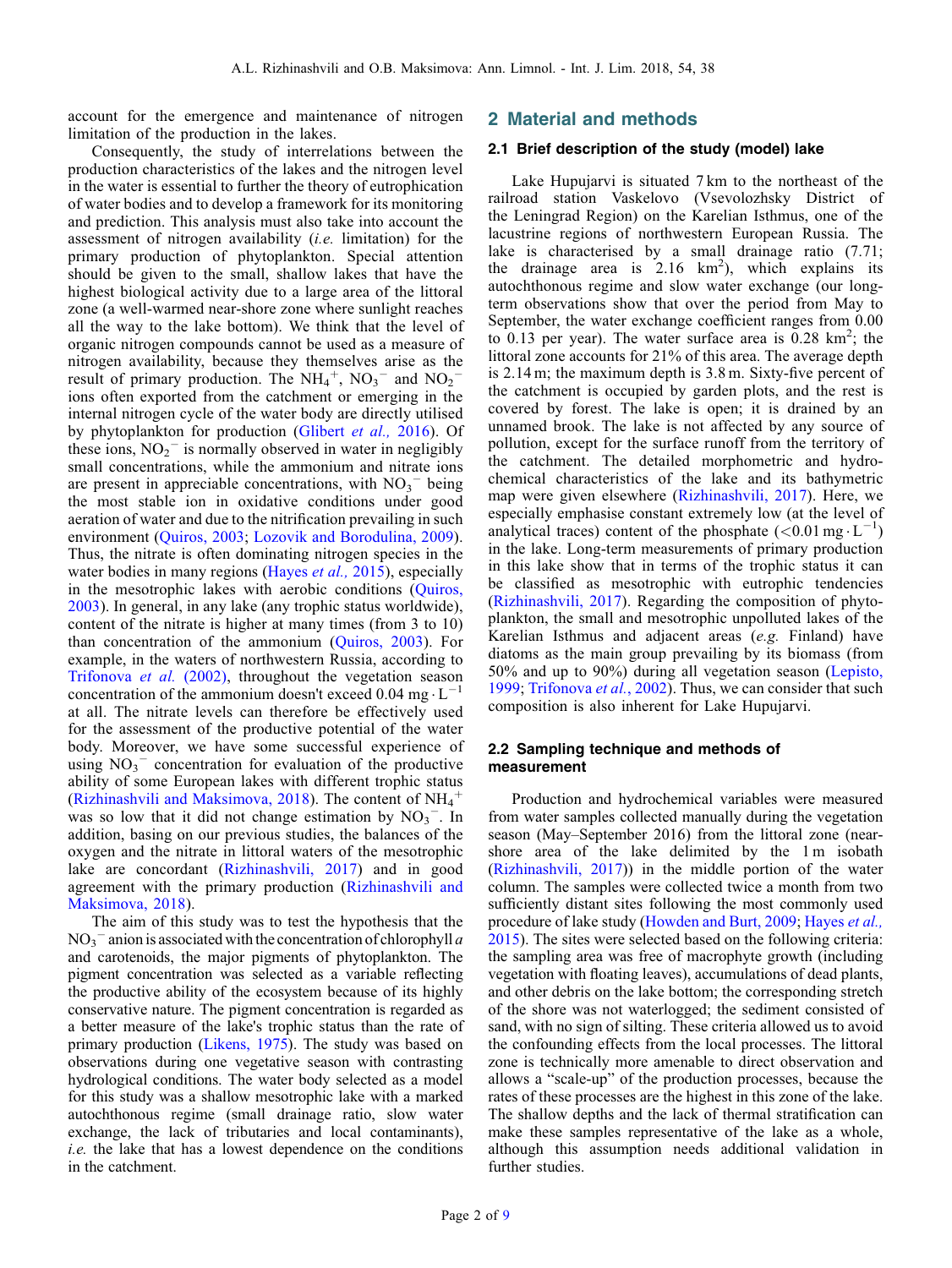The samples were analysed for the concentration of chlorophyll a, carotenoids and nitrate anion. The phytoplankton pigments were measured in the acetone extract using standard spectrophotometric techniques (chlorophyll a following the UNESCO method [\(Report, 1964](#page-8-0)); carotenoids following [Parsons and Strickland, 1963](#page-8-0)). The nitrate levels were determined using an ion-selective electrode with an ionmeter pre-calibrated in a series of reference solutions of KNO<sub>3</sub>. The method of measuring  $NO<sub>3</sub><sup>-</sup>$  for limnological and production studies using an ion-selective electrode was successfully used in a previous study ([Rizhinashvili, 2017](#page-8-0)). Daily primary production (PP) was measured separately at the sampling sites using the standard technique of "dark and light bottles". These results were used to calculate daily assimilation numbers (DAN) of phytoplankton (PP divided by the chlorophyll a content).

Since precipitation is one of the primary input sources of substances in the lakes with an autochthonous regime, we also measured nitrate levels in the rainwater collected during all rains that occurred throughout the studied vegetation season (water was analysed for each separate episode of rainfall). As with lake water, the analysis was performed using an ionselective electrode.

The information on water exchange and water level in the lake together with major meteorological factors is necessary to characterise hydrological conditions. The analysis of hydrological characteristics of the lake was performed by periodic measurement of water levels and discharge rates in the outflowing brook using standard hydrological methods ([Doganovsky, 2012\)](#page-7-0). The coefficient of external water exchange was calculated from water discharge rates and the volume of water in the lake.

Meteorological data (we studied the most important variables, air temperature and total precipitation) for the 2016 season on the Karelian Isthmus were provided by the Russian State Hydrological Institute.

#### 2.3 Statistical analysis of data

The analysis of the data was conducted in two phases.

A preliminary analysis of variation and relationships between hydrological, meteorological and production variables and nitrate levels was performed using the simplest methods of visualisation and two-dimensional statistics (Pearson's correlation coefficient  $r$ ). The PP and DAN values were used only during this phase of analysis. In the further analysis, only the pigment concentration was used as a production variable because of a highly conservative nature of this parameter.

During the second phase, the relationships between variables were analysed by factor analysis (principle component analysis, PCA) and forward stepwise algorithm of multiple regression. In addition, the correlation matrix (composed of individual paired Pearson's correlation coefficients) calculated during the first phase was visualised by plotting it on graphs. The graphs were plotted based on absolute values of correlation coefficients and their confidence levels to illustrate separate groups of strongly intercorrelated variables (correlation strength of 0.60 or more). Thus, graphs were built only for closely correlated variables. PCA is also able to identify groups of associated variables. However, unlike the paired data analysis, the component analysis allows for a meaningful interpretation of a set of variables that have the highest loading on the leading principal components. We constructed a diagram of variables in the space of the first three components with eigenvalues of more than 1. Stepwise regression algorithm estimates a relative predictive value of every variable included in a regression model to predict the pigment levels. We first built regression model for the response of the concentration of the principal photosynthetic pigment (chlorophyll a; dependent variable) to the remaining variables (nitrate concentration, water level and water exchange coefficient, air temperature, total precipitation; collectively termed predictors in the following text; independent variables) and then constructed regression model for the response of carotenoids (dependent variable) to the same predictors.

All statistical analysis and visualisation were conducted without any data transformations using Statistica 7.0 modules (StatSoft Inc., 2004): Basic Statistics/Tables; 2D Graphs— Scatterplots, Line plots (Variables); Factor Analysis; General Regression Models—Multiple Regression. Correlation graphs were plotted manually.

#### 2.4 Stoichiometric analysis of nitrate availability for production

In addition to the statistical analysis, we performed a stoichiometric analysis of the nominal nitrogen availability for the primary production averaged over the vegetation season. This analysis provides an assessment of the extent to which the observed nitrate concentration in water (assuming that the nitrate reserves and only they were completely depleted by producers) could account for the measured rate of primary production at any given period of observation. To this end, the nitrate concentrations were converted to the oxygen concentrations using the Redfield ratio [\(Johnson, 2010](#page-7-0); [Rizhinashvili,](#page-8-0) [2017](#page-8-0)), which is 8.625 for the molar ratio of oxygen and nitrate concentrations. We should emphasise that this is calculation of some "potential" production which can be theoretically reached under favourable conditions.

The calculated value of "nitrate" production  $PP<sub>NO3</sub>$  was compared with the measured value of primary production. The nitrate concentrations were averaged separately for the first and second halves of the season, because the nitrate content during these periods differs by an order of magnitude, and averaging over the whole season is meaningless.

#### 3 Results

The results of the study were divided into three groups, each described in its own section. The first group of data provides the information on the meteorological and hydrological conditions during the vegetation season under study. The second group presents an overview of the studied production variables and the  $NO<sub>3</sub><sup>-</sup>$  ion content (in lake water and precipitation) in terms of variability of these parameters and the assessment of the trophic status of the water body. The third group of the results presents an analysis of the system of relationships between all variables, with the aim to address the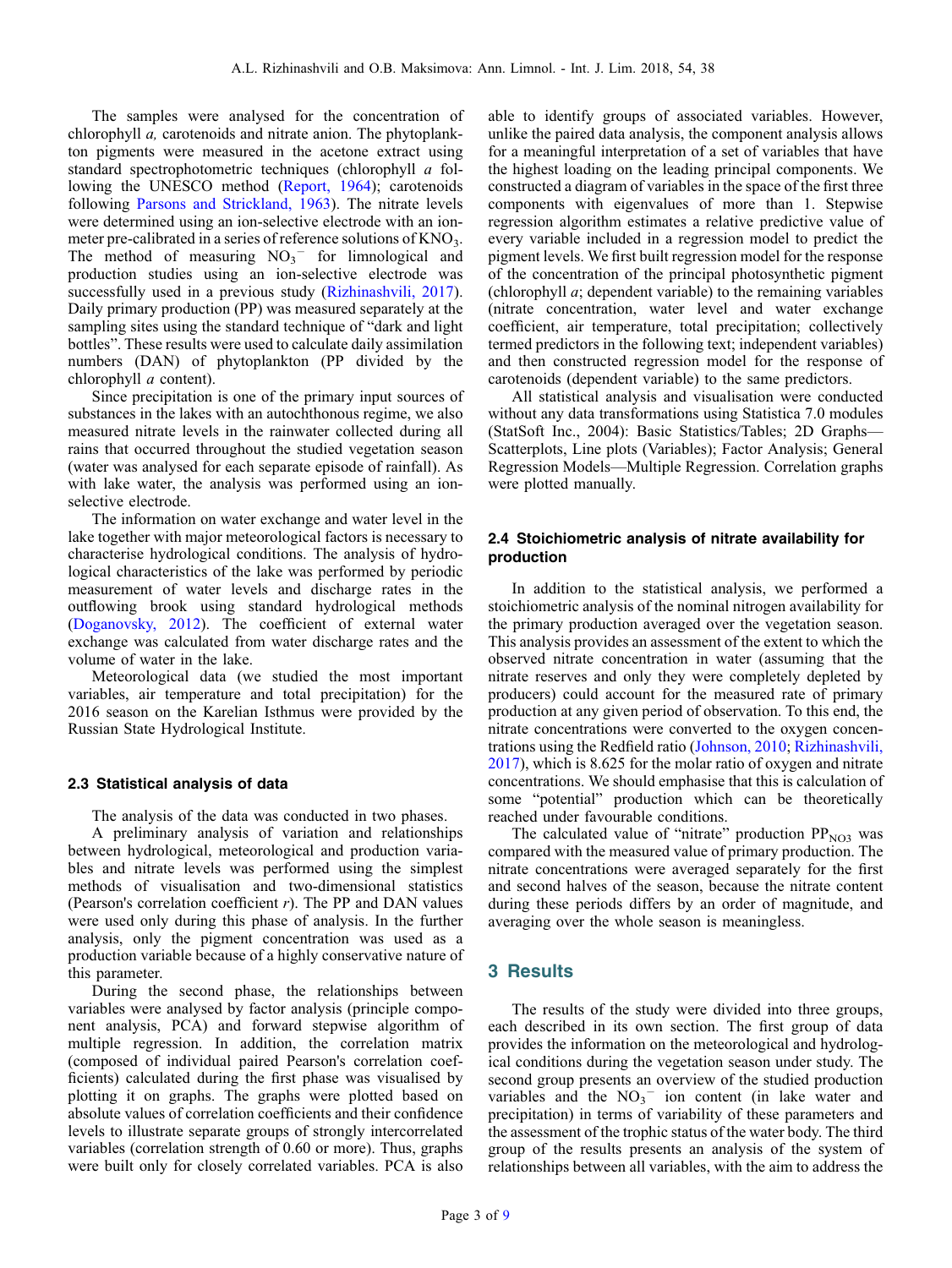<span id="page-3-0"></span>

Fig. 1. Air temperature (A) and total precipitation (B) during the 2016 vegetation season (May–September) on the Karelian Isthmus by 10-day periods (shown as numbers; September is abbreviated to Sept). Vertical lines indicate monthly precipitation norms (average over the years) from the Northwest Administration on Hydrometeorology and Environmental Monitoring (available at: http://www. meteo.nw.ru/articles/index.php?id=2).

possibility of predicting the pigment content based on nitrate levels in the water.

#### 3.1 Meteorological conditions during the season and variation in water level and water discharge

During the vegetation season, there was a noticeable increase in air temperature until the end of July (Fig. 1А), when this meteorological parameter reached its maximum. After the maximum, temperature showed a steady decline until the end of the season.

The distribution of rainfall (Fig. 1B) had two distinct maximums, during the first 10-day period of July and during the second 10-day period of August (the highest of the two). The period of the lowest precipitation spanned the second and



Fig. 2. Water level (A) and water exchange coefficients  $(K_w)$  (B) for Lake Hupujarvi observed during the vegetation season of 2016. The horizontal line indicates the average seasonal water level.

third decades of July. In general, the vegetation season of 2016 was very wet for the Karelian Isthmus.

The stabilisation of the water level with respect to the mean seasonal value occurred in mid-July (i.e. approximately in the middle of the vegetation season) (Fig. 2A). Before that, this parameter was highly unstable, but the water level was generally below average. Following the stabilisation in August, the water level became higher than average. The maximum level occurred by the end of August, followed by the decline over the period of 1 month.

The distribution of the coefficient of external water exchange  $(K_W)$  was much less uniform (Fig. 2B). The minimum water discharge (as low as 0) was observed at the very beginning of the vegetation season (before the beginning of June). A rapid rise in water discharge occurred at the beginning of July, before the level stabilisation. In July, the intensity of water exchange fell seven times over the span of several days and approached the minimum value. From the end of July, the lake entered a pronounced leaching regime, because the coefficients of external water exchange were sufficiently high.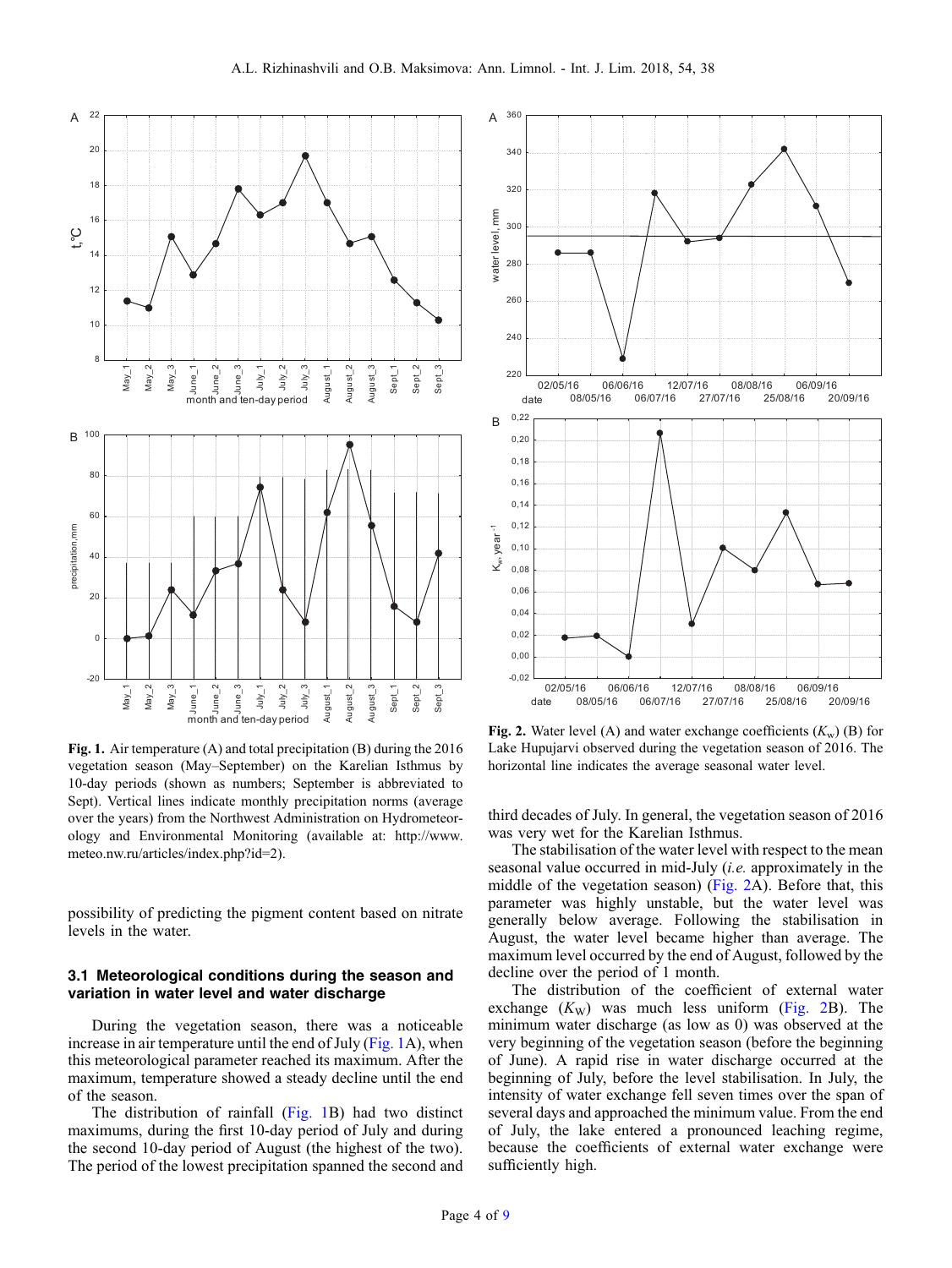| Index                                        | a<br>$\mu g \cdot L^{-1}$ | $\mu g \cdot L^{-1}$ | k/a              | PP<br>$mgO_2 \cdot L^{-1}$<br>per day | <b>DAN</b><br>$mgC \cdot mga^{-1}$ |
|----------------------------------------------|---------------------------|----------------------|------------------|---------------------------------------|------------------------------------|
| Mean $\pm$ standard deviation (whole season) | $6.22 \pm 2.211$          | $6.16 \pm 2.139$     | $1.01 \pm 0.199$ | $0.66 \pm 0.449$                      | 41.04                              |
| Variation limits                             | $4.00 - 9.88$             | $3.93 - 9.54$        | $0.81 - 1.29$    | $0.17 - 1.39$                         | 5.38–107.83                        |

<span id="page-4-0"></span>Table 1. Pigments content and photosynthetic activity of phytoplankton in the littoral of Lake Hupujarvi for the period May–September 2016.

Abbreviations: a: chlorophyll a; k: carotenoids; PP: primary production; DAN: daily assimilation number. For DAN, the calculation of standard deviation is meaningless because of a naturally wide range of variation spanning one order of magnitude.



Fig. 3. Nitrate anion levels in water for the littoral zone of Lake Hupujarvi during the vegetation season of 2016. The diagram shows average monthly values; the variation range is indicated by the line passing through the point corresponding to the observation month.

The water level and the coefficient of external water exchange were consistently positively correlated  $(r=0.68,$  $p=0.03$ ). Both these parameters (especially the water exchange coefficient) showed a strong association with total precipitation ( $r = 0.66$ ,  $p = 0.04$ ;  $r = 0.86$ ,  $p = 0.002$ ; for the water level and  $K_{\rm W}$ , respectively). The correlation between hydrological variables and air temperature was not confirmed  $(r=0.42, p=0.23; r=0.51, p=0.14).$ 

#### 3.2 Variation in production variables and nitrate content

In general, the chlorophyll a content in the littoral water of Lake Hupujarvi varied within limits typical for the mesotrophic status of the water body (Tab. 1). The PP values also generally characterise the lake as mesotrophic. The DAN values varied within limits, which were generally typical for the lakes of the temperate zone. There was a clear indication of the well-known pattern of increasing photosynthetic activity (DAN) with decreasing chlorophyll a levels  $(r = -0.92, ...)$  $p = 0.03$ ). The ratio of carotenoids and chlorophyll fluctuated around 1, with one or the other group of pigments becoming dominant at different observation dates. The nitrate concentration showed the following pattern (Fig. 3): from the very beginning of the season to August, the concentration remained relatively low, but during August and September, it rose rapidly by almost an order of magnitude, and then kept fluctuating at this level. This period of increased concentration coincided with an abundant growth of filamentous algae at the water surface. During the preceding years (2012, 2014–2015; [Rizhinashvili, 2017](#page-8-0)), our measurements of nitrate concentration in the water of this lake have never showed values as high as in 2016 (not higher than 1.11 mg  $\cdot L^{-1}$  in the previous years versus 2.90 mg $\cdot \overline{L}^{-1}$  in 2016).

The nitrate content in rainwater was at trace levels throughout the vegetation season (less than  $0.05$  mg $\cdot L^{-1}$ ).

#### 3.3 Relationships between production characteristics of phytoplankton, nitrate content and hydrological and meteorological conditions

The concentrations of both types of phytoplankton pigments (chlorophyll  $a$  and carotenoids) in water were significantly correlated ( $r = 0.91$ ,  $p = 0.0041$ ). The concentration of chlorophyll a did not show any significant and consistent correlation with the nitrate levels  $(r = -0.48,$  $p=0.28$ ). In contrast, the concentration of carotenoids displayed a statistically significant trend of decreasing concentration with increasing nitrate content  $(r = -0.77,$  $p=0.04$ ). On the other hand, the relationship of primary production and DAN with nitrate was not proven  $(r = -0.06,$  $p=0.93$ ;  $r=0.58$ ,  $p=0.30$ , respectively).

The analysis of the system of paired associations with the hydrological and meteorological variables included in the analysis revealed the two groups of closely related variables ([Fig. 4](#page-5-0)A,B). There is a relationship between pigments and air temperature (which was slightly stronger for chlorophyll than for carotenoids). Water level, water exchange coefficient and total precipitation are grouped together, with an especially close association between precipitation and water exchange ([Fig. 4](#page-5-0)B). Our correlation graph showed that pigment levels were affected by nitrate and temperature, with nitrate, as already demonstrated, having an effect on carotenoids, while chlorophyll being clearly associated with temperature.

The factor analysis provides a method to determine the direction of variation in variables [\(Fig. 5\)](#page-5-0). There is evidence of three directions of variation, because the first three factors collectively account for 96% of the total variance. In the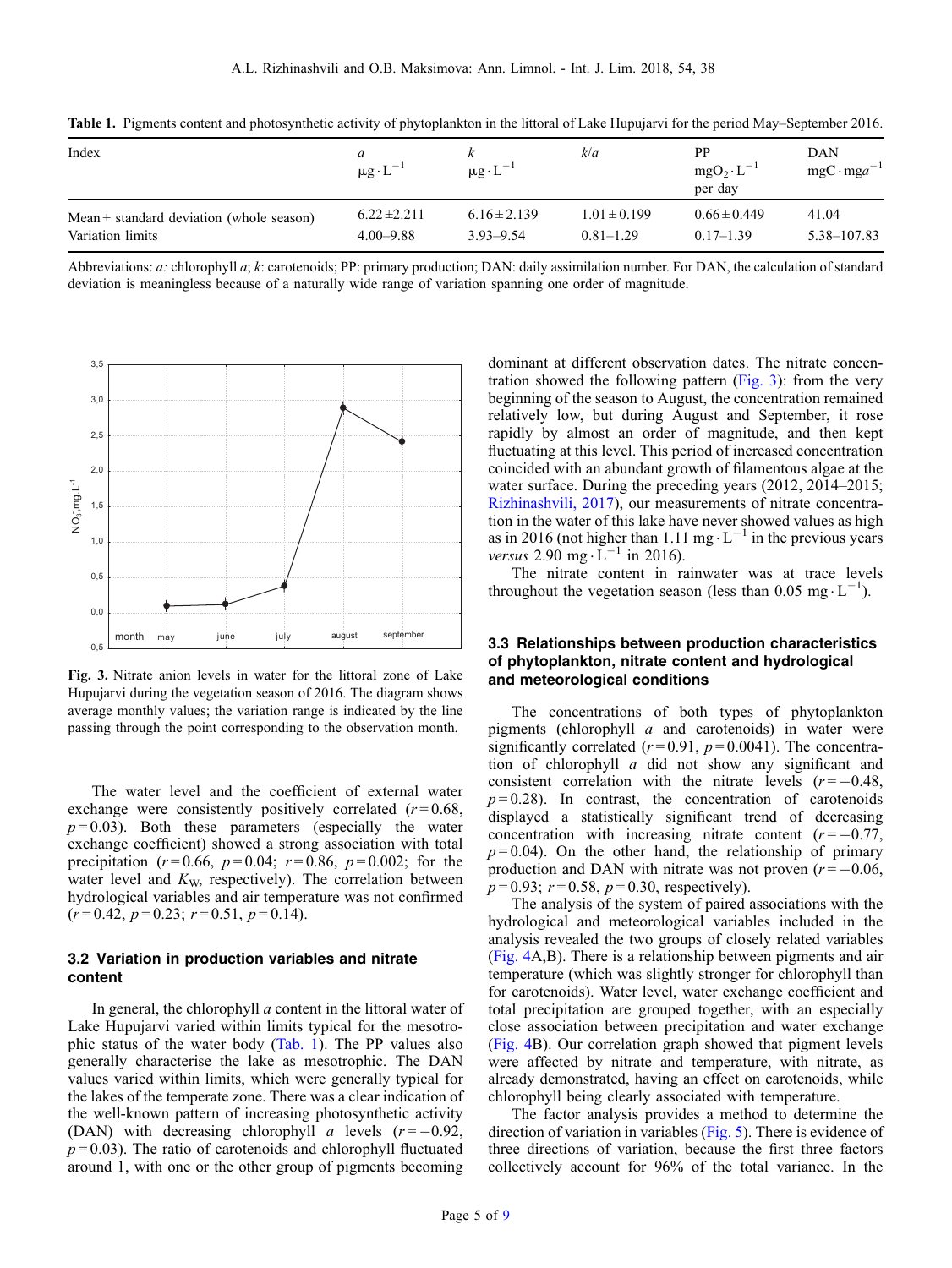<span id="page-5-0"></span>**Table 2.** Assessment of variables  $(NO<sub>3</sub><sup>-</sup>$  concentration, water level *l*, water exchange coefficient  $K<sub>w</sub>$ , air temperature *t*, precipitation *f*) and repression model quality using multiple linear predicti regression model quality using multiple linear prediction of phytoplankton pigment content (chlorophyll a and carotenoids) (forward stepwise algorithm).

| Dependent<br>variable | F(p)       | $R(R^2)$       | Step $1 -$<br>$F(p)$ for independent variables |                |                |                | Step $2-$<br>$F(p)$ for independent variables |                 |                |                |                |                |
|-----------------------|------------|----------------|------------------------------------------------|----------------|----------------|----------------|-----------------------------------------------|-----------------|----------------|----------------|----------------|----------------|
|                       |            |                | NO <sub>3</sub>                                |                | $K_{\rm w}$    |                |                                               | NO <sub>3</sub> |                | $K_{\rm w}$    |                |                |
| $\alpha$              | 6.37(0.05) | 0.75<br>(0.56) | 1.46<br>(0.28)                                 | 0.48<br>(0.52) | 0.32<br>(0.60) | 6.37<br>(0.05) | l.48<br>(0.28)                                | 1.27<br>(0.32)  | 0.06<br>(0.82) | 0.07<br>(0.80) |                | 2.22<br>(0.21) |
| $\boldsymbol{k}$      | 7.49(0.04) | 0.77<br>(0.59) | 7.49<br>(0.04)                                 | 1.64<br>(0.26) | 2.24<br>(0.20) | 3.79<br>(0.11) | 1.02<br>(0.36)                                | $^+$            | 0.08<br>(0.79) | 0.06<br>(0.82) | 6.99<br>(0.06) | 3.34<br>(0.14) |

F: Fisher's test; p: confidence probability; R: multiple correlation coefficient; "+" indicates the variables that were included in the model in the previous step;  $F$  and  $p$  values for the variables included in the current step are indicated in bold.



Fig. 4. Graph showing paired connections for pigment content (а: chlorophyll a, k: carotenoids), nitrate concentration and abiotic variables (*t*: air temperature; *l*: water level; *f*: total precipitation;  $K_w$ : water exchange coefficient). (A): system of connections for pigment content; (B): system of connections for precipitation levels and hydrological variables. Line thickness indicates connection strength. The graph was plotted using only those connections that have statistically significant Pearson's correlation coefficients of more than 0.60 (shown above the lines).

three-dimensional space of the first PCs, the concentrations of pigments and nitrate formed a separate group. Meteorological and hydrological parameters were clustered in a less compact group, with temperature showing some separation from the other parameters. In the first PC, all variables demonstrated a very tight association but to various degrees. Only one pattern was clearly present: the pigment levels and abiotic variables had an inverse association. The second PC can be tentatively termed the "nitrate" component: nitrates showed here a relationship with the precipitation level. The third PC cannot be adequately interpreted, because the loadings of all variables on this component were very low (it was generally lower than 0.50). The major amount of variance of pigment concentrations is thus caused by the variability of almost the entire set of the abiotic variables studied, including nitrate levels. At the same time, it can be suggested that precipitation accounts for at least 50% of the nitrate content.

During the first phase (step) of building a response model for chlorophyll  $a$  (Tab. 2), air temperature was included in the model; during the second phase, no other variable was



Fig. 5. Factor (component) structure of variables. The amount of variance explained by each factor is shown. See Figure 4 for abbreviations.

included. The results of stepwise approximation for the carotenoid model clearly showed that the nitrate concentration was the best predictor of carotenoid levels. Although air temperature was not included in the model, during the second step, it had a confidence level approaching the value of 0.05, which was the threshold value for inclusion. Nevertheless, in this case, the hydrological parameters and total precipitation were also rejected. Judging from the final values of Fisher's test, the resulting approximation models were statistically significant.

The calculation of nitrate-nitrogen availability for the primary production averaged over the vegetation season showed that under the low nitrate concentrations observed during the first half of the season  $(0.25 \text{ mg} \cdot \text{L}^{-1}$  on average), the ratio of PP and  $PP<sub>NO3</sub>$  was 1.54. The value of "nitrate" production was  $1.11 \text{ mgO}_2 \cdot L^{-1}$ . This was essentially comparable with the maximum values of PP during the season. During the second half of the season, this ratio was 13.54 (the average nitrate concentration was  $2.19 \text{ mg} \cdot \text{L}^{-1}$ ). This implies that small nitrate concentrations at the beginning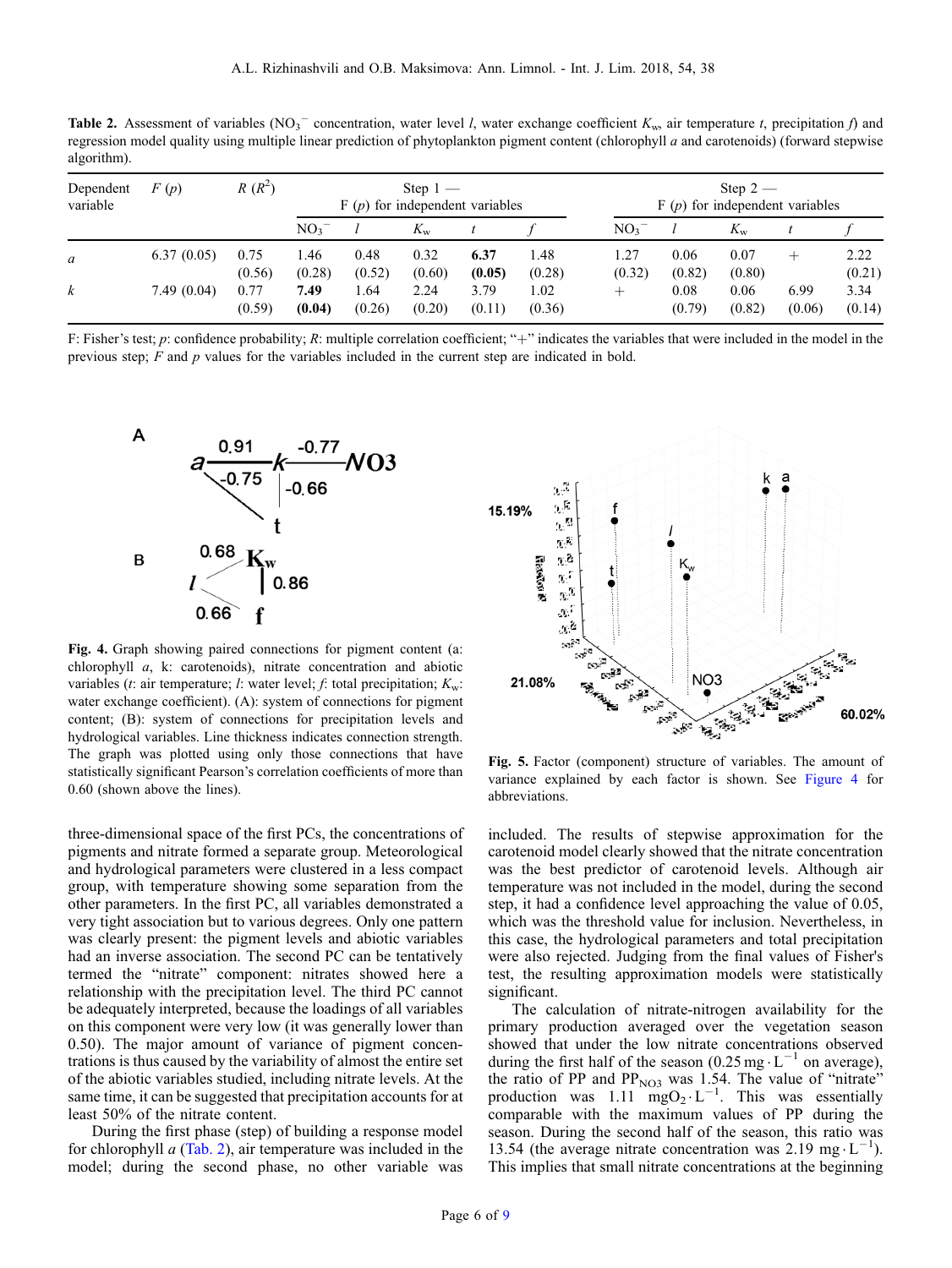

Fig. 6. Comparison between the measured values of primary production (PP) and nominal values of primary production calculated from the nitrate content using Redfield stoichiometry  $(PP<sub>NO3</sub>)$ . Examples of individual observations are shown.

of the season can limit production, while during the second half of the season, no limitation was present. Figure 6 provides a comparison between the measured PP and the nominal value  $PP<sub>NO3</sub>$  (shown by individual examples of observations). It is clear that these two values are similar if the nitrate concentration is low. According to the stoichiometric analysis, the maximum observed intensity of production (1.39 mg  $O_2 \cdot L^{-1}$ ) can be maintained if the concentration of  $NO_3$ <sup>-</sup> in water is 0.31 mg $\cdot L^{-1}$ , which is very close to the concentration that was actually observed during the first half of the season.

### 4 Discussion

Nitrate concentration demonstrates a strong correlation with the content of one of the pigment groups, carotenoids, but not with chlorophyll a. This correlation is high enough to create a predictive model by specifically selecting the nitrate concentration among all proposed variables ([Tab. 2](#page-5-0)). The fundamental difference between the physiological roles of these two pigments is well known: chlorophyll participates in the production process, while carotenoids have only a supplementary protective function [\(Schluter](#page-8-0) *et al.*, 1997). Chlorophyll is thus a metabolically active component of phytoplankton, while carotenoids are apparently associated with the total level of its biomass. Our correlation analysis indeed supports the view that carotenoids are components of the photosynthetic cells directly associated with the production process, rather than with the detritus. The ratio of these pigments can be an indicator of biogenic (in particular, nitrogen) limitation of planktonic algae ([Manny, 1969](#page-7-0); [Schluter](#page-8-0) et al., 1997): when photosynthesis is limited, a relative amount of carotenoids in the pigment complex is increased. This also explains reduction in carotenoid levels with an increase in nitrate concentration. The correlation of chlorophyll a and production variables with nitrates has not been proved in our study. In general, the relationship between biogenic elements (in particular, nitrogen compounds) and chlorophyll is fairly equivocal: some water bodies exhibit a clear correlation [\(Hennemann and Petrucio, 2016\)](#page-7-0), while others show only an uncertain correlation or no correlation at all (Wu [et al.,](#page-8-0) 2014). At the same time, chlorophyll a is significantly correlated with air temperature, which is consistent with observations by other authors ([Luzar, 2009;](#page-7-0) [Hennemann and Petrucio, 2016](#page-7-0); [Mineeva](#page-7-0) et al., 2016). Moreover, of all the variables used in our analysis, temperature is the best predictor for the concentration of this pigment  $(Tab, 2)$ . This conclusion is clear evidence that metabolic processes, like any chemical reactions, are primarily dependent on temperature. Although to a lesser extent, carotenoids also exhibit correlation with this meteorological variable, which, in our opinion, lends support to the overall dependence of phytoplankton abundance in the water body on temperature.

Another aspect of a possible impact of nitrate on the production characteristics that we analysed is associated with the calculation of the nominal nitrate availability for PP. In a number of instances (during the first half of the season), the measured production values are in good agreement with the values calculated "from nitrate" (Fig. 6). This indicates that the production level and nitrate concentrations are in stoichiometric equilibrium, which provides indirect evidence of a possible support of production by this ion.

It is important that we study lake in the region where in phytoplankton composition diatoms usually predominant. These algae are the only taxon that uptake the nitrate as a source of nitrogen unlike other groups which prefer the ammonium ([Glibert](#page-7-0) et al., 2016). So, in such conditions possible nitrate regulation of the productive processes receives causal explanation.<sup>1</sup>

During the second half of the season, nitrogen was excessively available for production, which has driven the autotrophs towards peculiar group of the macrophytes (filamentous algae). The trophic status of our water body remains mesotrophic throughout the vegetation season, despite the transformations occurring among the producers. Filamentous algae is known to grow abundantly in water under excessive nitrogen load (Moss *et al.*, 2013) and especially when the load is close to the critical level ([Datsenko, 2007\)](#page-7-0). The excessive nitrogen load at the second half of the season can be explained by unusual precipitation regime. The total precipitation was above normal level during the summer ([Fig. 1](#page-3-0)). Our results show that the higher the total precipitation, the more intensive the water exchange in the lake. As a result, the lake becomes more dependent on the catchment. This dependence is apparently reflected in intensive leaching of substances from the catchment. This may explain a rapid rise of nitrate concentration in the water body (simultaneously with increasing precipitation) at the beginning of August, which has reached the values that had never been reported for Hupujarvi ([Fig. 3\)](#page-4-0). Our factor analysis demonstrates that the content of  $NO<sub>3</sub><sup>-</sup>$  does show a noticeable correlation with the precipitation level [\(Fig. 5\)](#page-5-0). It is important to note that rainwater contained only "traces" of this anion. As mentioned earlier, the nitrogen input into a water body is thought to be associated with the

<sup>&</sup>lt;sup>1</sup> The influence of silica can be excluded because in our region the concentration of this element is high and lakes usually are not Silimited ([Gashkina, 2011\)](#page-7-0).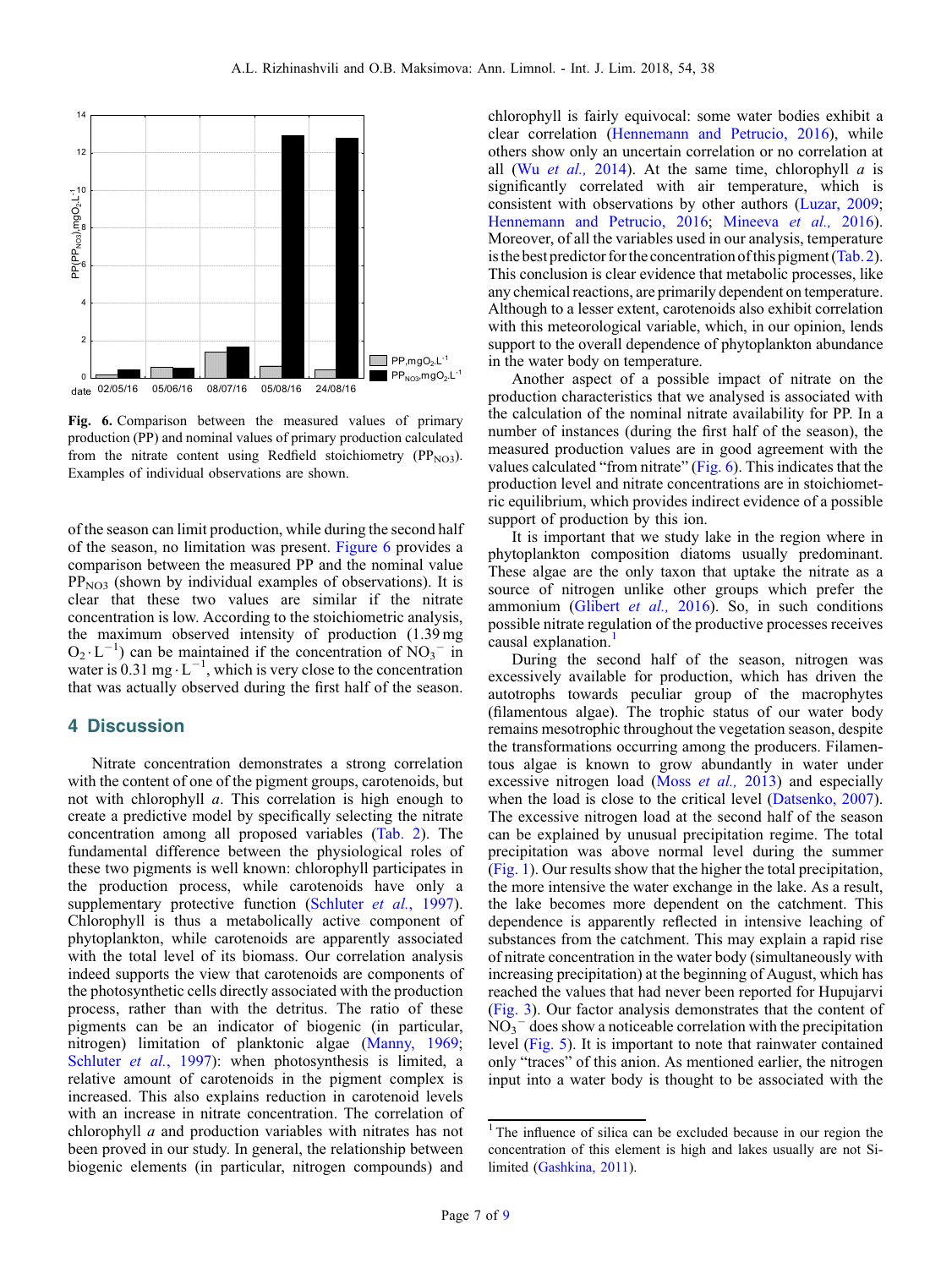<span id="page-7-0"></span>precipitation level during the observation period (Moss *et al.*, 2013). However, it is possible that the interaction mechanism between nitrate and hydrological conditions is more complex (Howden and Burt, 2009; Hayes et al., 2015). This assumption arises from a somewhat indistinct pattern of relationships that we observed between nitrate and hydrological variables. This aspect needs further study. At the same time, it is relevant for the purposes of the present study that the nitrate content occupies a separate position in the factor structure compared to the other variables [\(Fig. 5\)](#page-5-0). Our preliminary conclusions on the nitrate regime are crucial for subsequent development of the problem of nitrate-nitrogen limitation in small lakes: it is necessary to take into consideration the hydrological conditions.

# 5 Conclusions

One of the groups of photosynthetic pigments, carotenoids, exhibits a well-established relationship with the level of nitrate anion in the water. This relationship presents itself in such a way that it can be potentially used for prognostic analyses. The concentration of chlorophyll a does not show this kind of relationship. In a number of instances, the nitrate levels correspond to the level of primary production in terms of the stoichiometric ratio, which suggests that primary production is limited by nitrate-nitrogen. If the production potential manifested by a certain level of nitrate is not realised by phytoplankton, it can be used by filamentous algae.

All of the above implies that the ecosystem of a small shallow lake can be limited by nitrogen (or, given the trace content of the phosphate, may be co-limited by nitrogen and phosphorus).

The concentration of nitrogen in water is probably associated with the level of precipitation. Nitrate does not appear to be supplied by precipitation, but is rather leached by rains from the surface of the catchment. These conclusions, however, are preliminary and need further study.

The conclusions drawn from the present study should be taken into consideration in studying biogenic limitation of the ecosystems of small shallow lakes. In practical terms, the results of the present study provide first steps towards prediction of one of the indicators of phytoplankton growth, the content of two main types of pigment (chlorophyll  $a$  and carotenoids). It is important to emphasise that the "conservative" portion of the pigment complex represented by carotenoids has so far received a little attention from researchers.

The relationship between nitrate and production characteristics of the ecosystems of small lakes needs to be further studied during seasons with another meteorological characteristic (in particular, during dry and moderately wet seasons).

Acknowledgements. The work on the manuscript was divided between the authors as follows: Rizhinashvili did main part of works and manuscript preparation; Maksimova analysed the concentration of the pigments and took part in discussion of the results. We bring our sincere gratitude to Natalia M. Selyanskaya (Russian State Hydrological Institute, St. Petersburg) for offering meteorological data.

## **References**

- Datsenko YuS. 2007. Evtrofirovanie vodokhranilishch (gidrologogidrokhimicheskie aspekty), GEOS, Moscow, 215 p.
- Doganovsky AM. 2012. Gidrologiya sushi (obshchii kurs), RGGMU, St. Petersburg, 524 p.
- Dolman AM, Mischke U, Wiedner C. 2016. Lake-type-specific seasonal patterns of nutrient limitation in German lakes, with target nitrogen and phosphorus concentrations for good ecological status. Freshw Biol 61: 444–456.
- Freese HM, Gors S, Karsten U, Schumann R. 2007. Dissolved inorganic nutrients and organic substrates in the River Warnow (North-Eastern Germany)—utilisation by bacterioplankton. Limnologica 37: 264–277.
- Gashkina NA. 2011. Zonal features of the distribution of biogenic elements and organic matter in small lakes. Water Resour 38: 352–371.
- Glibert PM, Wilkerson FP, Dugdale RC, Raven JA, Dupont CL, Leavitt PR, Parker AE, Burkholder JM, Kana TM. 2016. Pluses and minuses of ammonium and nitrate uptake and assimilation by phytoplankton and implications for productivity and community composition, with emphasis on nitrogen-enriched conditions. Limnol Oceanogr 61: 165–197.
- Håkanson L, Boulion VV. 2003. A general dynamic model to predict biomass and production of phytoplankton in lakes. Ecol Model 165: 285–301.
- Hayes NM, Vanni MJ, Horgan MJ, Renwick WH. 2015. Climate and land use interactively affect lake phytoplankton nutrient limitation status. Ecology 96: 392–402.
- Hennemann MC, Petrucio MM. 2016. High chlorophyll a concentration in a low nutrient context: discussions in a subtropical lake dominated by Cyanobacteria. *J Limnol* 75: 520–530.
- Howden NJK, Burt TP. 2009. Statistical analysis of nitrate concentrations from the rivers Frome and Piddle (Dorset, UK) for the period 1965–2007. Ecohydrology 2: 55–65.
- Johnson KS. 2010. Simultaneous measurements of nitrate, oxygen, and carbon dioxide on oceanographic moorings: observing the Redfield ratio in real time. Limnol Oceanogr 55: 615–627.
- Lean DRS. 1973. Phosphorus dynamics in lake water. Science 179: 678–680.
- Lepisto L. 1999. Phytoplankton Assemblages Reflecting the Ecological Status of Lakes in Finland, Finnish Environment Institute, Helsinki, 45 p.
- Likens GE. 1975. Primary production of inland aquatic ecosystems. In: Primary productivity of the biosphere, Springer-Verlag, Berlin, Heidelberg, New York, pp. 151–165.
- Lozovik PA, Borodulina GS. 2009. Nitrogen compounds in the surface and subsurface waters of Karelia. Water Resour 36: 672–682.
- Luzar T. 2009. Dynamics and possibility of prediction of chlorophyll a concentration in a selected Oder river profile. Casopis Slezského Zemského Muzea (A) 58: 27–38.
- Manny BA. 1969. The relationship between organic nitrogen and the carotenoid to chlorophyll a ratio in five freshwater phytoplankton species. Limnol Oceanogr 14: 69-79.
- Mineeva NM, Korneva LG, Solovyova VV. 2016. Photosynthetic activity of the phytoplankton in the reservoirs of the Volga river. Inland Water Biol 9: 116–125.
- Moss B, Jeppesen E, Sondergaard M, Lauridsen TL, Liu Z. 2013. Nitrogen, macrophytes, shallow lakes and nutrient limitation: resolution of a current controversy? Hydrobiologia 710: 3–21.
- Nesvetova GI. 2002. Gidrokhimicheskie usloviya funktsionirovaniya ekosistemy Barentseva morya, PINRO, Murmansk, 295 p.